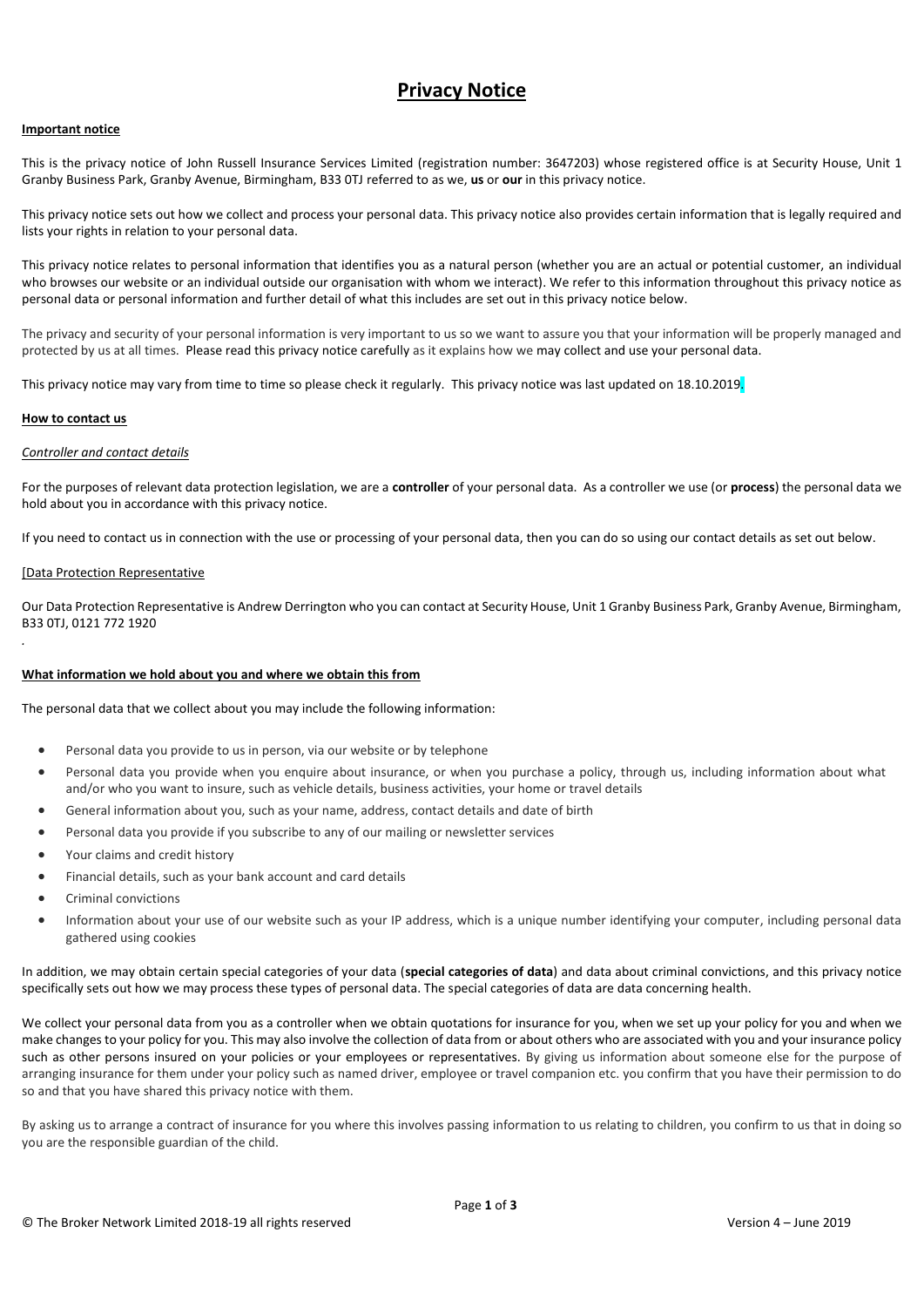We also collect information from publicly available sources and third party databases made available to the insurance industry for the purposes of reducing fraud and financial crime as well as any other third party databases where your personal data may be held, provided such third parties have lawful bases on which to share such personal data with us.

## **How we use your personal data and the lawful basis for doing so**

#### *Where we are relying on a basis other than consent*

We may rely on one or more of the following legal bases when processing your personal data for the following purposes:

| Purposes for which we process your personal data                               | The basis on which we can do this (this is what the law allows)         |
|--------------------------------------------------------------------------------|-------------------------------------------------------------------------|
| In order to perform our contractual obligations to you. This would include our | The processing is necessary in connection with any contract that you    |
| fulfilling your requests for insurance services (including obtaining insurance | may enter into with us                                                  |
| for you, fulfilling requests for mid-term adjustments and obtaining renewals)  |                                                                         |
| To administer your account, including financial transactions for insurance     | The processing is necessary in connection with any contract that you    |
| broking                                                                        | may enter into with us                                                  |
| To assist in the prevention and reduction of fraud and other financial crime   | The processing is necessary for us to comply with the law and our legal |
|                                                                                | requirements                                                            |
|                                                                                |                                                                         |
| In the interests of security and to improve our service, telephone calls you   | The processing is necessary to pursue our legitimate interest in the    |
| make to us may be monitored and/or recorded                                    | management and operation of our business                                |
|                                                                                |                                                                         |
| To let you know about similar products and services that may be of interest    | The processing is necessary to pursue our legitimate interest in        |
| to you                                                                         | operating our business                                                  |
| To make automated decisions, automated profiling and fraud detection           | The processing is necessary in connection with some contracts that you  |
|                                                                                | may enter into with us                                                  |

# *Special categories of data and criminal convictions*

We may also need to collect special categories of data from you such as information about your health, personal data revealing racial or ethnic origin, religious or philosophical beliefs or trade union membership and generic data. We may also collect information on criminal convictions which we may share with third parties. The lawful basis on which we can do this is the processing is necessary for reasons of substantial public interest relating to insurance purposes.

Insurance purposes mean (a) advising on, arranging, underwriting or administering an insurance contract (b) administering a claim under an insurance contract or (c) exercising a right or complying with an obligation, arising in connection with an insurance contract, including a right or obligation arising under an enactment or a rule of law.

#### **Who we pass your personal data to**

We may need to pass your personal data to other companies which may include:

- Other companies or brands within our group of companies, for example if we are unable to provide a suitable insurance policy on request or at renewal we will check if any of our associated group companies can provide you with suitable cover
- The insurers, intermediaries and third party service providers that we use for the purpose of arranging and administering your insurance policy. This may also include risk management assessors, uninsured loss recovery agencies, premium finance providers and other third parties involved (directly or indirectly) in the administration of your insurance and its associated benefits
- Firms that provide administration and processing services to us or on our behalf under contract in order to complete activities such as claims handling, IT systems and administrative services and other activities set out in this privacy notice, as well as support activities such as finance and auditing services
- Organisations that have a specific role laid out in law, such as statutory bodies, regulatory authorities and other authorised bodies
- Other organisations where we have a duty to or are permitted to disclose your personal information by law, for example if we received a valid request from the police or other third party organisation in the interest of preventing and detecting crime
- Fraud prevention agencies and operators of registers available to the insurance industry to check information and prevent fraud
- Credit reference agencies to check your credit history. This check will be recorded on your credit reference file without affecting your ability to apply for credit or other financial products
- Third parties we use to recover money you may owe us or to whom we may sell your debt
- Another company, if our business or part of it is bought or taken over by that company to make sure your insurance policy can continue to be serviced or as part of preliminary discussions with that company about a possible sale or take over